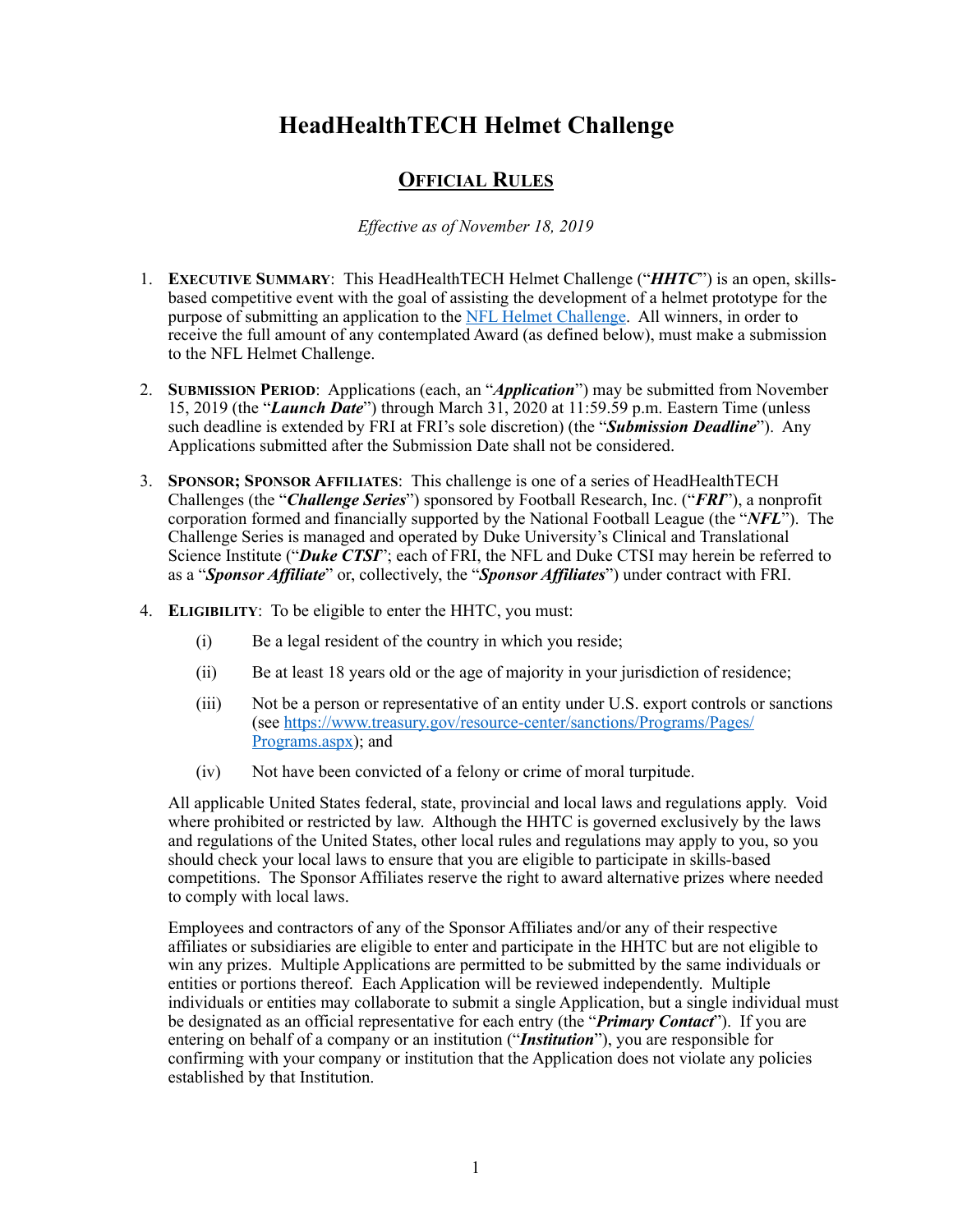- 5. **AGREEMENT TO OFFICIAL RULES**: Each person, or group of persons, submitting an Application (individually or collectively, a "*Participant*" or "you") should read these legal terms ("*Official Rules*") carefully before submitting an Application to ensure you understand and agree. Participation in the HHTC will require you to accept, prior to submission, these Official Rules, which constitutes your full and unconditional agreement to and acceptance of these Official Rules and the decisions of the Sponsor Affiliates, which are final and binding. Winning a prize is contingent upon fulfilling all requirements set forth herein. The winning Participant may also be required to agree to additional terms as a condition of its selection as winner. The Sponsor Affiliates reserve the right to take any actions necessary to verify your compliance with these Official Rules before awarding a prize, including, without limitation, engaging a third party to evaluate the Application and/or requiring you to provide evidence of permission to use certain third-party materials. Even though you or any other participant may be announced as a winner, if your or any such other participant's compliance with these Official Rules cannot be verified to Sponsor Affiliates' satisfaction, you or such other participant will be disqualified, and, time permitting, an alternate winner will be selected.
- 6. **HOW TO ENTER**: To submit an Application:
	- (a) Visit [http://bit.ly/myresearchproposal](https://protect-us.mimecast.com/s/nhvbC2kAqZIXQ7Lc1Zg8f?domain=urldefense.proofpoint.com) and click on "Create New User" (or log in if already have an account). Applications must be submitted under the Primary Contact's name;
	- (b) Review the step-by-step user's guide for applying via the MyResearchProposal software, which is available in this [document;](https://protect-us.mimecast.com/s/qfGsC4xDvZuOxrZiWj8xs?domain=ctsi.duke.edu)
	- (c) Enter Access Code 'NFL' then select the "HeadHealthTech Helmet Challenge" funding opportunity and follow the instructions; and
	- (d) For those wishing to submit NONCONFIDENTIAL materials for guidance and advice, please send questions to headhealthtech $@d$ uke.edu.
- 7. **CONFIDENTIALITY**: Duke CTSI agrees that, for a period of five (5) years from the Launch Date, it shall treat the Application with reasonable care to avoid disclosure of the Application to any other person, firm or corporation. Duke CTSI shall have no such non-disclosure obligation with respect to the Application, or any part thereof, that (A) is already known to Duke CTSI at the time of the disclosure, (B) becomes publicly known without the wrongful act or breach of this Agreement by Duke CTSI, (C) is rightfully received by Duke CTSI from a third party on a nonconfidential basis, (D) is approved for release by written authorization of the Primary Contact, (E) is subsequently and independently developed by employees of Duke CTSI who have had no knowledge of, access to, or use of the Application or (F) is required to be disclosed pursuant to any judicial or government request, requirement or order, *provided* that, to the extent practical, Duke CTSI promptly notifies you of such request or requirement so that you may contest such request, requirement or order. Duke CTSI shall have the right to retain an Oversight Committee (as defined below), including personnel from the funding party, FRI, and subject matter experts, who will review and score the Applications. Those reviews and scores will be provided to Duke CTSI and to FRI.

For the avoidance of doubt, the submission of an Application does not constitute an agreement between the parties submitting the Application and any of Sponsor Affiliates.

By submitting your Application, you agree that the only confidentiality obligations between you, on the one hand, and any Sponsor Affiliate, on the other hand, are contained in this Section 7 of these Official Rules, and any other confidentiality obligations included by you in an Application (whether as a condition to reading and evaluating such Application or otherwise) will be null and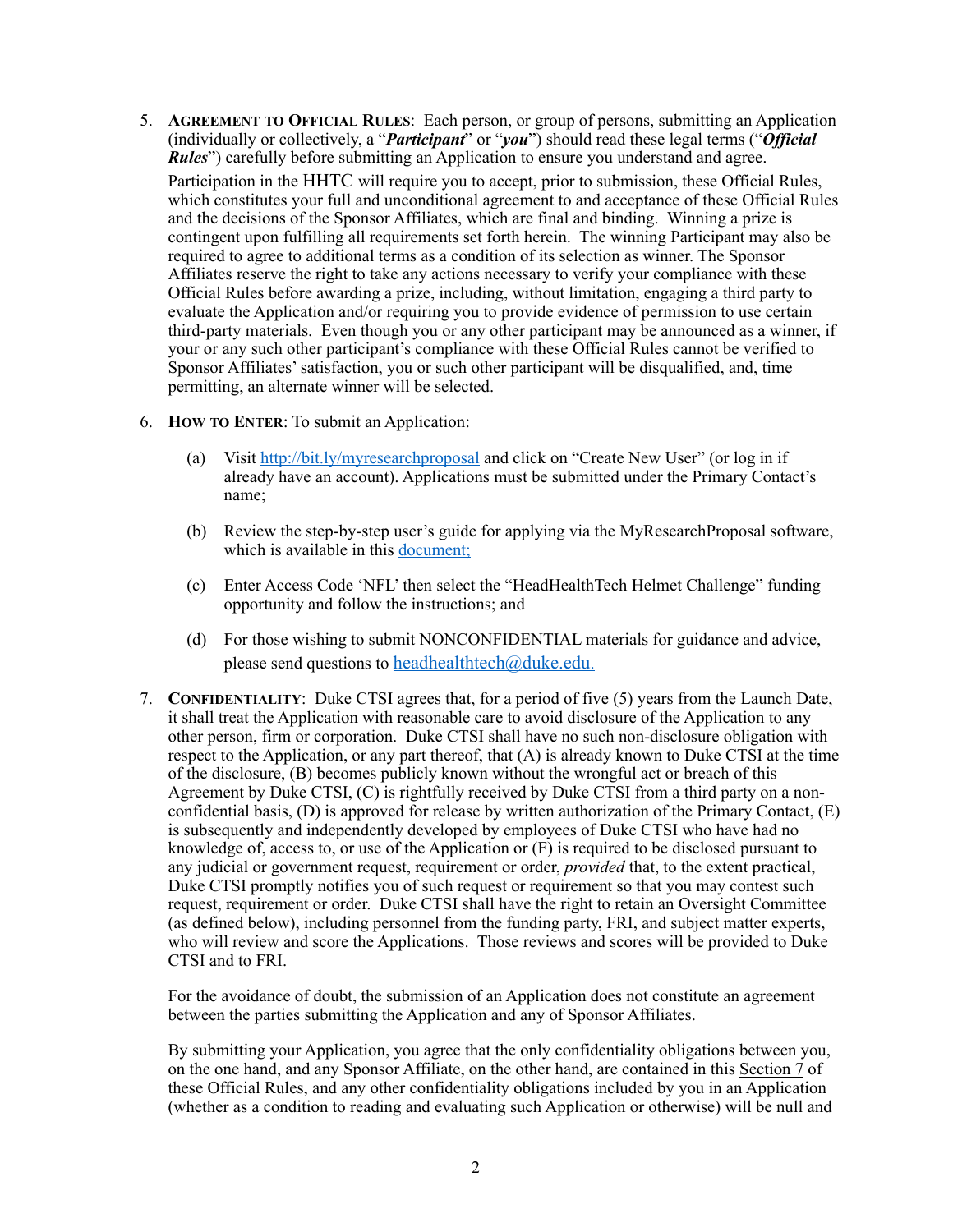void. If your Application is selected for further evaluation by the Oversight Committee, any of the Sponsor Affiliates may (but are not obligated to) offer to sign a confidentiality agreement as part of further discussions about your Application and the material it describes.

8. **INTELLECTUAL PROPERTY RIGHTS**: Other than as set forth herein, none of the Sponsor Affiliates makes any claim to ownership of your Application or any of your or any third-party intellectual property that such Application may contain. By participating in the HHTC, you are not granting any rights in any patents or pending patent applications related to any technology described in your Application; *provided* that by submitting an Application, you are granting the Sponsor Affiliates certain limited rights as set forth herein.

By submitting an Application, you grant to the Sponsor Affiliates the right to review your Application, to describe your Application in connection with any materials created in connection with the HHTC and to have the Oversight Committee and their designees review your Application. Further, by submitting an Application, you grant a non-exclusive right and license to the Sponsor Affiliates, and their respective affiliates, subsidiaries, parents and licensees, to use, in any media now known or hereafter existing (e.g., the Challenge Series website) or during conferences or other settings in which the health and safety initiatives being undertaken by the Sponsor Affiliates are promoted and/or discussed, in any and all locations worldwide, without any payment to or further approval from you,  $(X)$  the name, likeness, logo (if the Application is from a company or institution), biographical information, image, any other personal data of the Primary Contact and the Institution in connection with any announcement of, or disclosures including, the winner of the HHTC, generally, or any list of the entrants of the HHTC (provided that if the Institution does not want its logo used on a list of entrants (rather than winners), the Sponsor Affiliates will accommodate that request); *provided* that the Sponsor Affiliates shall request approval for any such use beyond a year after the HHTC has expired, and (Y) the Non-Confidential Summary included as part of your Application in connection with the HHTC and the Sponsor Affiliates' initiatives to develop new materials in any media or format now known or hereafter invented. You also agree that this license is perpetual and irrevocable and that the foregoing items may be broadcast, displayed, reproduced, stored, edited, exhibited, used and distributed by the Sponsor Affiliates over the Internet and/or any other communication medium now existing or hereafter created, for promotional, revenue-producing and/or any other purpose as the Sponsors determine in their sole and absolute discretion. Other than these uses or as otherwise set forth herein, you are not granting the Sponsor Affiliates any rights to your trademarks.

You agree that nothing in these Official Rules grants you a right or license to use any names, trademarks or service marks of the Sponsor Affiliates, or any other intellectual property or proprietary rights of the Sponsor Affiliates.

Nothing in the HHTC requires you to negotiate or do business with the Sponsor Affiliates. You are free to discuss your Application and the ideas or technologies contained therein with other parties, and you are free to contract with any third parties; *provided* that you do not sign any agreement, grant any license or undertake any obligations that conflict with any agreement that you have entered into, agreed to enter into or do enter into with the Sponsor Affiliates regarding your Application (including without limitation these Official Rules). For the purpose of clarity, you acknowledge that the intent of the HHTC is to encourage people to suggest their ideas and innovations, but your participation in the HHTC does not create an obligation on either your part, or the Sponsor Affiliates' part to enter into any further business relationship with you or to sign any commercial agreement with you.

9. **CHANGES**: The Sponsor Affiliates reserve the right to make changes to the HHTC, including these Official Rules, from time to time. The Sponsor Affiliates shall also have the right to remove any content from the Challenge Series website in their sole discretion at any time and for any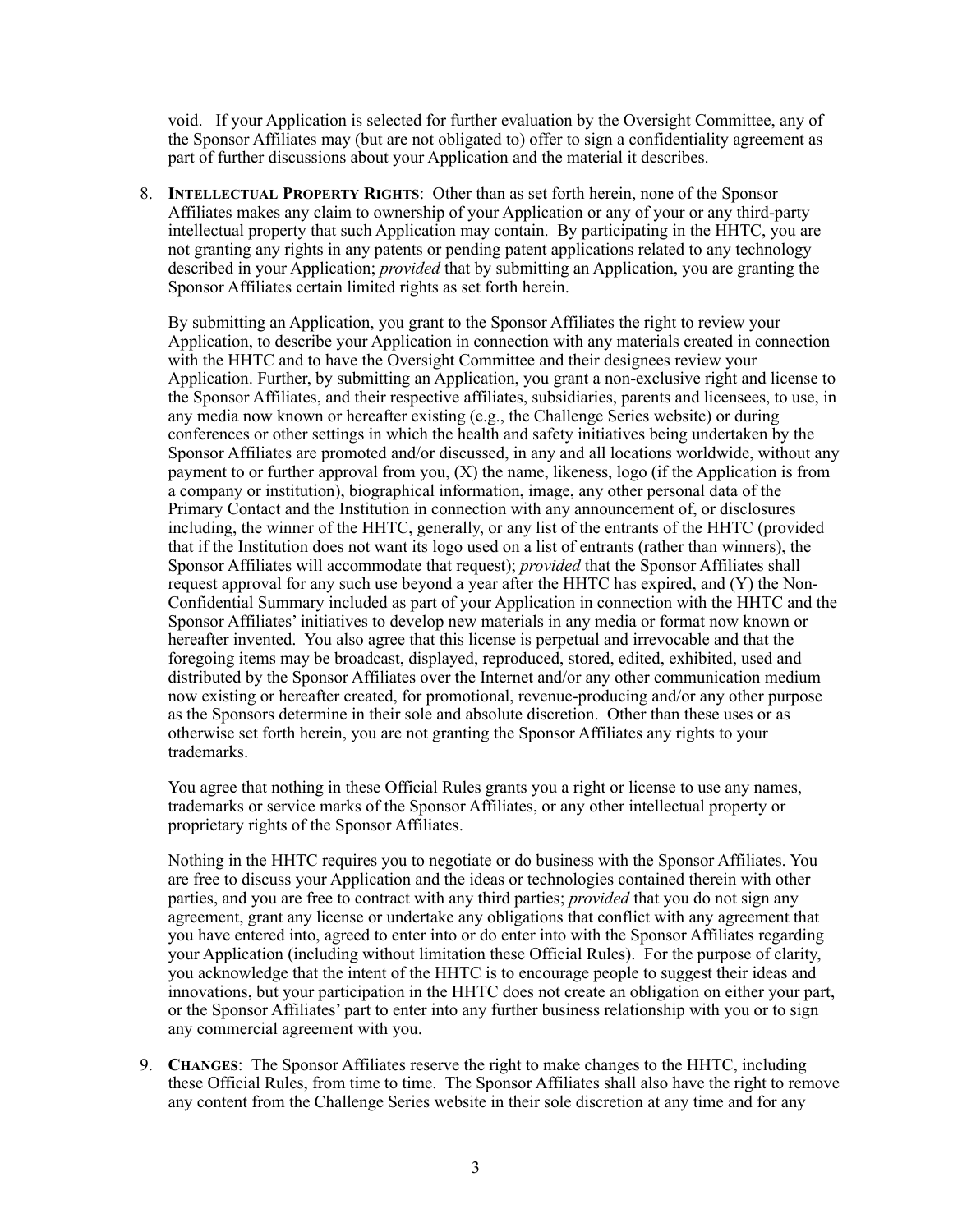reason.

- 10. **WARRANTIES**: By submitting an Application, you represent and warrant that all information you submit is true and complete to the best of your knowledge, that you have the right and authority to submit the Application on your own behalf or on behalf of the persons or company or institution that you specify within the Application, and that your Application (both the information and materials submitted in your Application and the underlying technology, method, idea, treatment protocol and/or solution described in your Application):
	- (a) is your own original work, or is submitted by permission with full and proper credit given within your Application;
	- (b) does not contain confidential information or trade secrets of any third parties;
	- (c) does not knowingly, after due inquiry (including, by way of example only and without limitation, reviewing the records of the United States Patent and Trademark Office and inquiring of any employees and other professionals retained with respect to such matters), violate or infringe upon the patent rights, industrial design rights, copyrights, trademarks, rights of privacy, publicity or other intellectual property or other moral or other rights of any person or entity;
	- (d) does not contain malicious code, such as viruses, malware, timebombs, cancelbots, worms, Trojan horses or other potentially harmful programs or other material or information;
	- (e) does not and will not violate any applicable law, statute, ordinance, rule or regulation; and
	- (f) does not trigger any reporting or royalty or other obligation to any third party.
- 11. **OVERSIGHT COMMITTEE**: Duke CTSI and a panel of expert judges established jointly by Duke CTSI and FRI ("*Oversight Committee*") shall assess all Applications using the following assessment criteria (along with any other additional criteria determined between now and the end of this HHTC, so long as such additional criteria are consistently applied across all Application reviews):
	- (a) The strength of the team submitting an Application, particularly with regard to such team's potential ability to optimize helmet design and to deliver a physical helmet prototype that could win the Helmet Challenge;
	- (b) The potential efficacy of the proposed helmet design concept and whether the proposed helmet design concept has the potential to meet the Design Constraints described in Paragraph 11 of the [Helmet Challenge Official Rules](https://www.playsmartplaysafe.com/wp-content/uploads/2019/09/nfl-helmet-challenge-official-rules-updated091219final.pdf) (the "*Design Constraints*"); and
	- (c) The explanation of the budget and the components thereof, the perception that the team submitting an Application will be able to operate within such budget, and the ability to bring in-kind resources to the project.

*Conflicts of Interest*: The Oversight Committee shall use reasonable efforts to avoid Conflicts of Interest (as defined herein). In the event of a Conflict of Interest or the appearance of a Conflict of Interest, the affected member of the Oversight Committee shall disclose such to FRI and thereafter, to the extent FRI agrees that a Conflict of Interest exists, shall recuse himself or herself from all reviewing, scoring or judging discussions related to the HHTC. Any of the following shall constitute a conflict of interest for a member of the Oversight Committee (each, a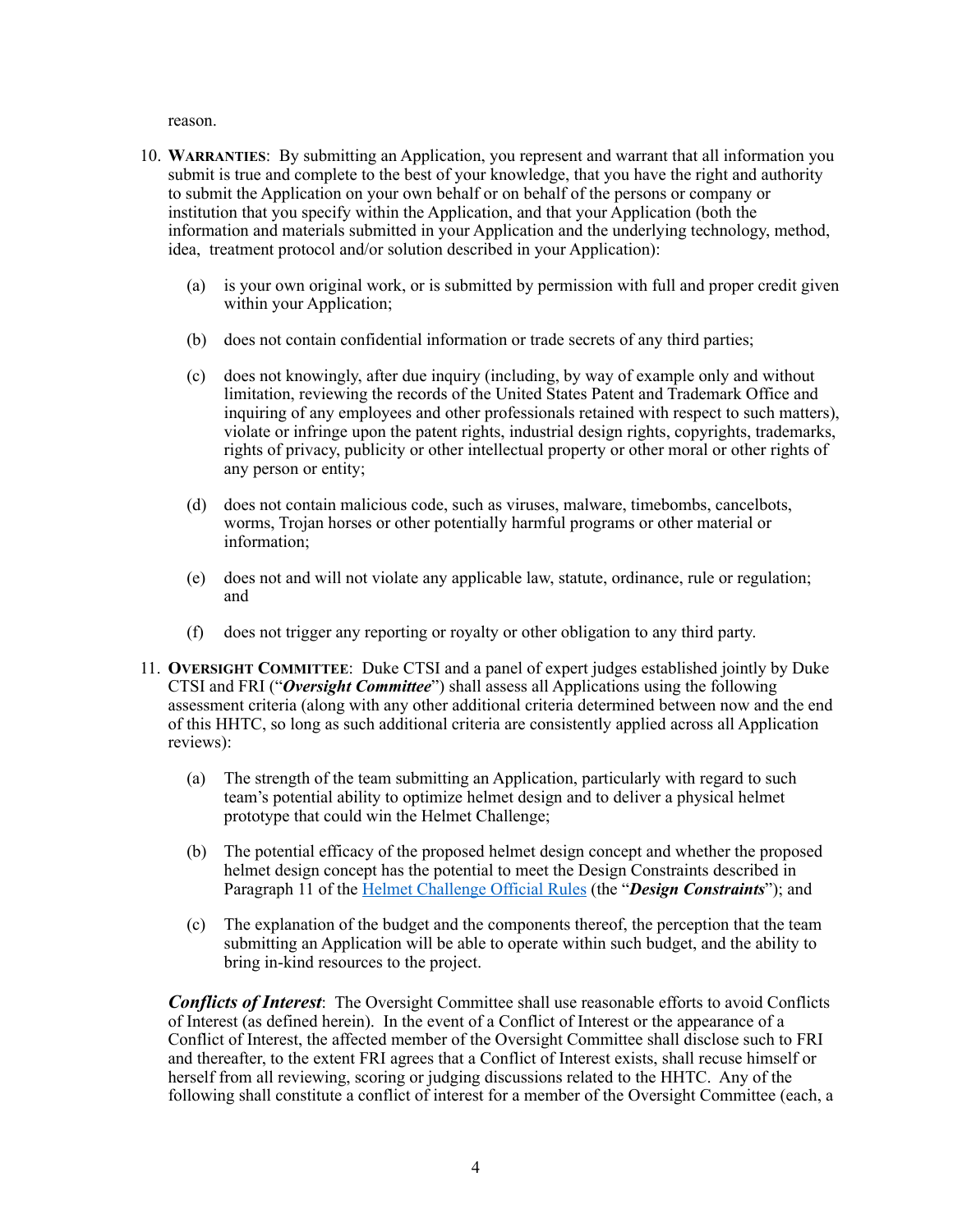"*Conflict of Interest*"): (i) having personal or financial interests in, or being an employee, officer, director, or agent of, any entity that has submitted an Application as part of the HHTC; (ii) having a familial or financial relationship with an individual or entity who has submitted an Application as part of the HHTC; (iii) sharing a laboratory (in a college or university) or business unit (in a multi-unit organization) with an individual or entity that has submitted an Application as part of the HHTC.

12. **FUNDING AWARDS**: All judging, eligibility and award decisions are at the sole discretion of FRI and are deemed final and not subject to review or explanation. One or more of the Sponsor Affiliates shall announce via the Challenge Series website a list of Applications to whom FRI has made a funding award (each, an "*Award*"). The Sponsor Affiliates anticipate granting multiple Awards with a cumulative value of up to two million (\$2,000,000), including in-kind support. Further requirements for receiving an Award will be set forth as part of the announcement of the HHTC; however, the Oversight Committee reserves the right to award fewer than the anticipated number of cash awards, in the event an insufficient number of eligible Applications meet the criteria for the HHTC, in the Oversight Committee's or FRI's sole discretion. All potential winners shall be notified by the e-mail address for the Primary Contact provided in the Application form and will be required to complete further documentation confirming their eligibility. Return of any notification as "undeliverable" will result in disqualification. After execution of such further documentation and verification of eligibility, Awards will be distributed in the form of a check addressed to the Primary Contact. The Primary Contact will have sole responsibility for further distribution of any cash Award among participants in a group Application or within a company or institution that has submitted an Application. The list of Applications receiving Awards for the HHTC will be made public as described on the Challenge Series website.

At the time that an Award is announced, a funding schedule for the payment of such Award shall also be announced, which will be 50% of the Award paid upfront, followed by the remaining 50% paid upon completion of a prototype that meets the Design Constraints (the "*Funding Period*"); *provided* that, for the avoidance of doubt, any submissions that do not meet such Design Constraints shall not be eligible for the second 50% installment payment. All Awards are a onetime offer and there is no offer of licensure, royalty, or other financial compensation implied beyond the initial round of Awards. Each Award winner is responsible for all taxes and reporting related to any Award that such winner receives as part of the HHTC.

- 13. **JUDGING DECISIONS FINAL**: All judging, eligibility and award decisions are at the sole discretion of the Oversight Committee and are deemed final and not subject to review, appeal, or explanation. You therefore hereby release the Oversight Committee and the Sponsor Affiliates and Representatives (as defined below) from any and all liability regarding those decisions.
- 14. **RELEASE AND LIMITATIONS OF LIABILITY**: By participating in the Event, you agree to release, indemnify and hold harmless the Sponsor Affiliates, each of the members of the Oversight Committee (and the organizations or entities with which such members are affiliated), and their respective affiliates, subsidiaries, advertising and promotions agencies, as applicable, and each of their respective agents, representatives, officers, directors, shareholders, and employees (collectively, the "*Sponsor Affiliates and Representatives*") from and against any liability, claims, demands, losses, damages, costs and expenses (including legal fees) arising out of participation in the HHTC or receipt or use of any Award or other prize, including, but not limited to: (a) unauthorized human intervention in the HHTC; (b) the processing or judging of Applications; (c) technical errors related to computers, servers, providers, or telephone or network lines; (d) printing errors; (e) lost, late, postage-due, misdirected, or undeliverable mail; (f) errors in the administration of the HHTC or the processing of entries; (g) injury or damage to persons or property which may be caused, directly or indirectly, in whole or in part, by your participation in the HHTC or receipt or use of any Award or other prize, including without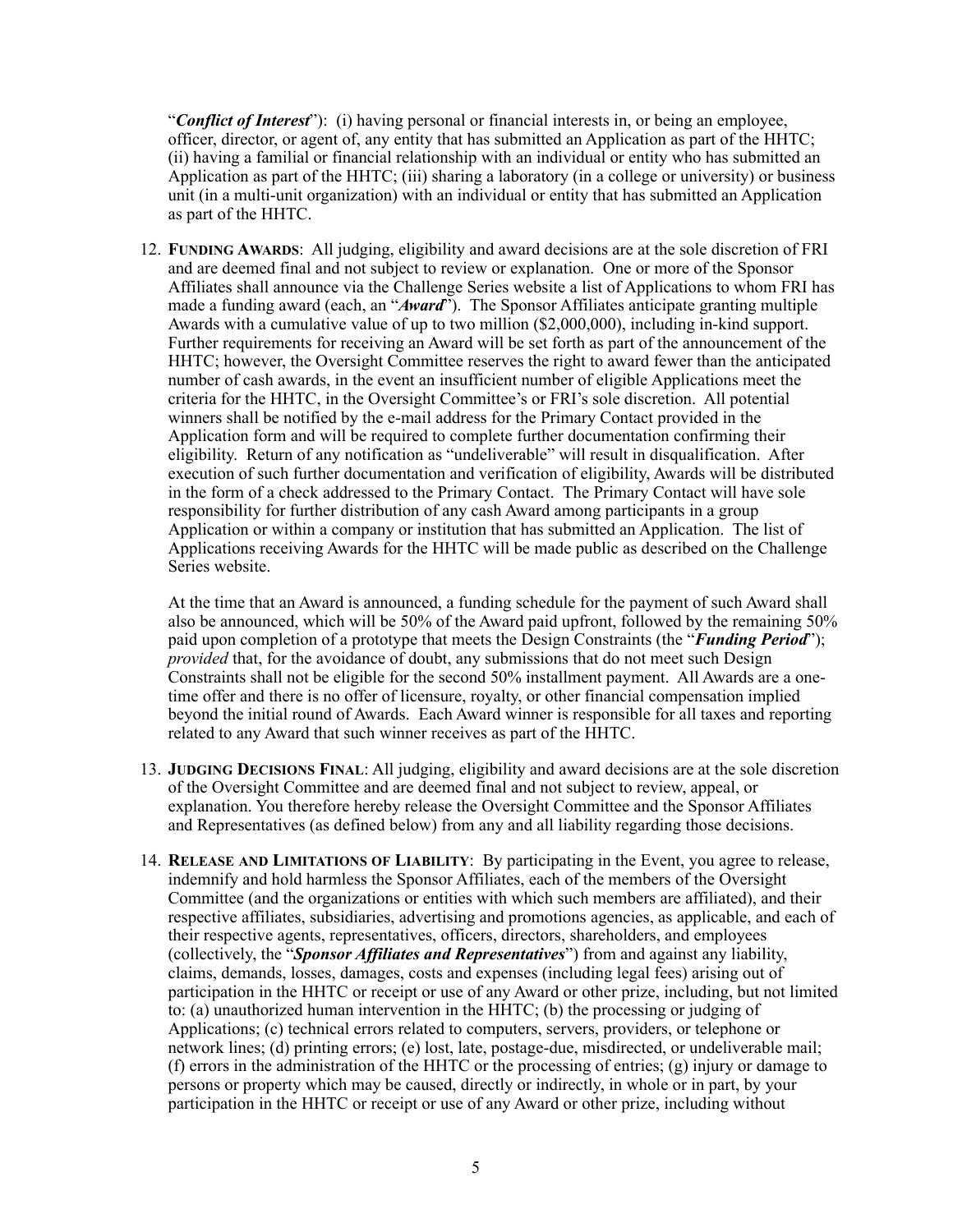limitation, the physical prototype, which may be damaged during HPS testing or shipping; (h) personal injury, damage, or death to persons which may be caused, directly or indirectly, in whole or in part, by the physical prototype that is the subject of Participant's Application, or by the helmet's manufactured base, in whole or in part, on such physical prototype; (i) other errors or problems of any kind whether mechanical, human, technical, network or electronic, or errors which may occur in connection with the administration of the HHTC; (j) any Application or other material uploaded or provided by you that infringes any third party proprietary rights, intellectual property rights, personal or moral rights or any other rights, including without limitation, copyright, trademark, patent, trade secret, privacy, publicity or confidentiality obligations, or defames any person; (k) any non-compliance by you with these Official Rules or any applicable law or regulation; (l) claims brought by persons or entities other than the parties to these Official Rules arising from or related to your involvement with the HHTC; (m) the testing or evaluation of any physical prototype; or (n) the awarding or announcement of the winners or finalists or in any other HHTC -related materials. To the extent permitted by applicable law, each Participant waives the right to claim any damages whatsoever, including, but not limited to, punitive, consequential, direct, or indirect damages. To the extent permitted by applicable law, you further agree to defend, indemnify and hold harmless the Sponsor Affiliates and Representatives from and against any and all third party claims or causes of action arising out of or in any way related to your product or service and the Sponsor Affiliates' and Representatives' use thereof as authorized herein, including, without limitation, any claims of infringement of intellectual property rights.

Any compromise to the fair and proper conduct of this Event may result in the disqualification of an Application, termination of the HHTC, or other remedial action, at the sole discretion of the Sponsor Affiliates. The Sponsor Affiliates reserve the right in their sole discretion to extend or modify the dates of the HHTC. By entering, you agree to these Official Rules and to all decisions of the Sponsor Affiliates and Representatives, which are final and binding in all respects.

THE SPONSOR AFFILIATES AND REPRESENTATIVES SHALL NOT BE LIABLE TO ANY PARTICIPANT FOR ANY INDIRECT, SPECIAL, CONSEQUENTIAL, OR PUNITIVE DAMAGES IN CONNECTION WITH THE HHTC OR THESE OFFICIAL RULES. YOU HEREBY RELEASE AND AGREE TO INDEMNIFY AND HOLD HARMLESS THE SPONSOR AFFILIATES AND REPRESENTATIVES FROM ANY AND ALL DAMAGES, INJURIES, CLAIMS, CAUSES OF ACTIONS, LIABILITY OR LOSSES OF ANY KIND (INCLUDING ACTUAL LEGAL FEES AND EXPENSES), KNOWN OR UNKNOWN, ABSOLUTE OR CONTINGENT, NOW OR IN THE FUTURE ARISING FROM OR RELATED TO: (1) YOUR FAILURE TO COMPLY WITH ANY OF TERMS OF THESE OFFICIAL RULES OR OTHER APPLICABLE RULES AND LAWS; (2) ANY MISREPRESENTATION YOU MAKE TO THE SPONSOR AFFILIATES AND REPRESENTATIVES UNDER THESE OFFICIAL RULES OR OTHERWISE; (3) YOUR PARTICIPATION IN THE HHTC; (4) YOUR RECEIPT, USE OR REDEMPTION OF ANY PRIZE, OR THE INABILITY TO RECEIVE, USE OR REDEEM ANY PRIZE; (5) A CLAIM BY A THIRD PARTY THAT THE APPLICATION, OR ANY SERVICES OR PRODUCTS DISCUSSED IN THE APPLICATION, OR ANY OTHER MATERIALS OF ANY NATURE FURNISHED BY YOU, INFRINGES (WHETHER DIRECTLY, CONTRIBUTORILY, OR OTHERWISE), MISAPPROPRIATES OR VIOLATES SUCH THIRD PARTY'S INTELLECTUAL PROPERTY RIGHTS; AND (6) A CLAIM BY A THIRD PARTY RELATED TO THE THIRD-PARTY'S USE OF THE PHYSICAL PROTOTYPE THAT IS THE SUBJECT OF PARTICIPANT'S APPLICATION, OR OF A HELMET MANUFACTURED, IN WHOLE OR IN PART, BASED ON SUCH PROTOTYPE. THE SPONSOR AFFILIATES MAKE NO REPRESENTATIONS OR WARRANTIES ABOUT THE ACCURACY, RELIABILITY, COMPLETENESS OR TIMELINESS OF THE INFORMATION PROVIDED TO THE PARTICIPANT IN CONNECTION WITH THE HHTC AND EXPRESSLY DISCLAIM ALL WARRANTIES, EITHER EXPRESS OR IMPLIED, STATUTORY OR OTHERWISE, RELATING TO THE HHTC. IN NO EVENT SHALL THE SPONSOR AFFILIATES BE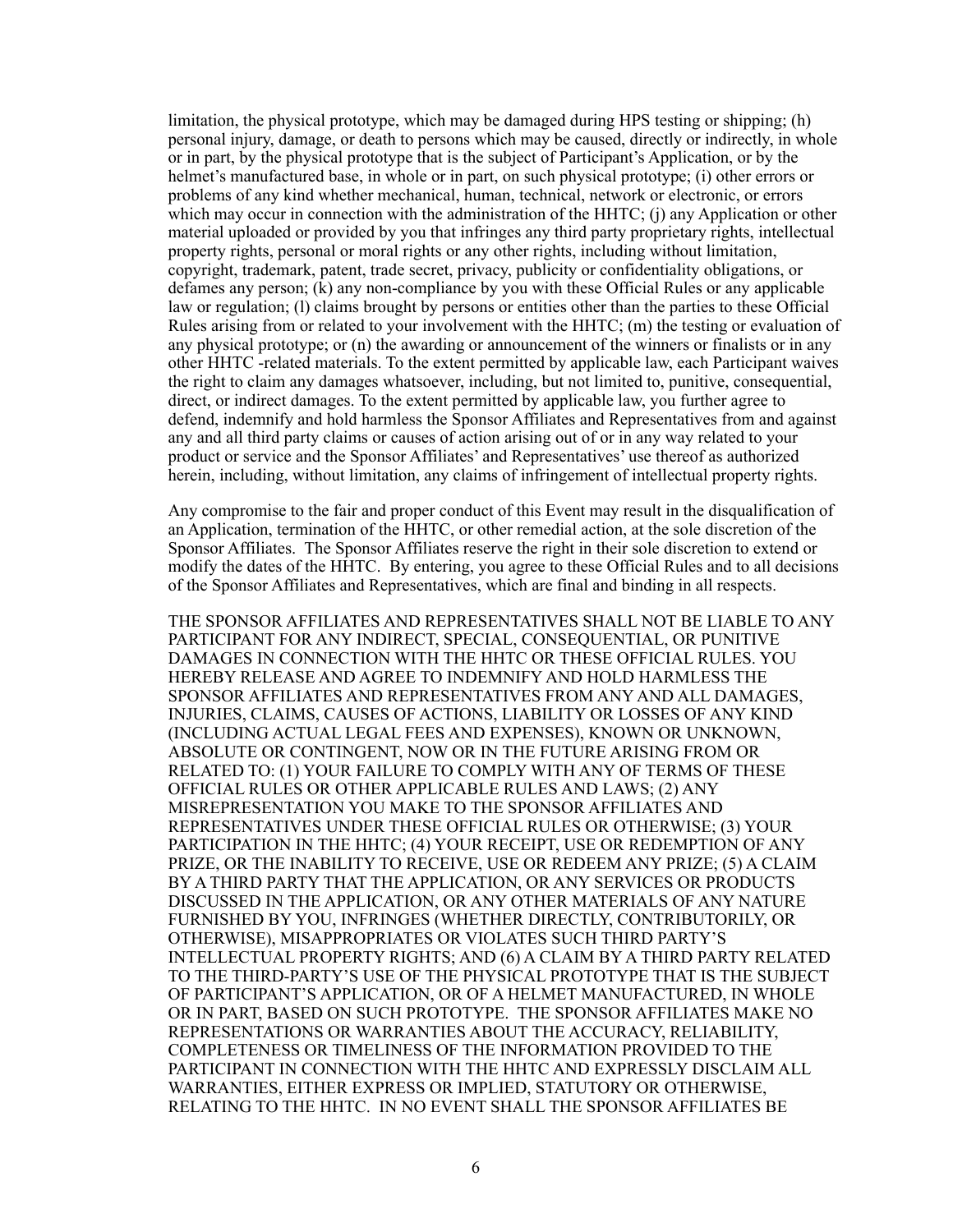LIABLE FOR ANY DAMAGES (INCLUDING WITHOUT LIMITATION, INCIDENTAL OR CONSEQUENTIAL DAMAGES, PERSONAL INJURY/WRONGFUL DEATH, LOST PROFITS OR ANY OTHER DAMAGES) RESULTING FROM THE USE OF ANY INFORMATION PROVIDED IN CONNECTION WITH THE HHTC.

15. **PERSONAL INFORMATION & PRIVACY**: You acknowledge and agree that your name and contact information shall be collected upon registration for the HHTC. The Sponsor Affiliates may use or disclose this information and any other information contained in the Application (A) to their affiliates, (B) as may be required to conduct and manage the HHTC, including to confirm your eligibility and communicate with you, (C) to contact you via email for promotional purposes related to the operation of this or future competitions or challenges, and (D) to exercise the Sponsor Affiliates' rights under these Official Rules, including any further contact in connection with any commercial use of the subject of the Application.

All data provided by you must be accurate. You are informed that the personal data collected in connection with the HHTC will be collected by the Sponsor Affiliates' servers and computer systems which are based in United States and such collection will therefore be subject to applicable United States laws. As such, you are hereby informed that your personal data may be transferred outside of their eligible jurisdiction (including without limitation by being transferred, stored and processed outside the European Union if you a resident of the European Union) and your personal data may not be subject to the same requirements or restrictions relating to such personal information as may exist in the country in which it was collected. Upon request, you will be provided with access to your personal data. You also have a right to oppose the collection, storage and use of such personal data under certain circumstances. You may exercise such right by writing to FRI, 345 Park Avenue, New York, NY 10128. If you are not satisfied with how the Sponsor Affiliates addressed your complaint, you may be able to raise the matter with a competent regulatory authority. You may also withdraw your personal data upon request; however, in such case, you will be disqualified as an entrant in the HHTC prior to the determination and fulfillment of the Awards or any other prizes.

- 16. **NO OBLIGATION**: You acknowledge that multiple participants may submit Applications that contain concepts, technical solutions and technologies and/or business activities similar to other Applications and that the Sponsor Affiliates and Representatives or their subsidiaries and business partners may already be investigating or developing concepts, technical solutions and technologies and/or business activities that are related or similar to those that you disclose in your Application. You acknowledge and agree that any actions or omissions of the Sponsor Affiliates and Representatives with respect to another Application or one of its own solutions or business activities, even if similar to your Application, shall not create in the Sponsor Affiliates and Representatives, as applicable, any liability to you or others. Further, none of the Sponsor Affiliates and Representatives are or shall be restricted in any way from pursuing, developing, or commercializing, in any way that the Sponsor Affiliates and Representatives, as applicable, sees fit, independent of you and at the Sponsor Affiliates' and Representatives' sole discretion, any technology that is created independent of your Application. For the avoidance of doubt, you acknowledge that none of the Sponsor Affiliates and Representatives are obligated to take any action whatsoever with regard to your Application.
- 17. **WAIVER**: By entering the HHTC, you waive all rights to seek injunctive or equitable relief, or to claim punitive, incidental or consequential damages, or attorneys' fees.
- 18. **LAW**: You agree that these terms and the relationship between you and the Sponsor Affiliates shall be governed by the laws of the United States and the State of New York. For entrants living outside the United States, you specifically acknowledge that you accept the practices and policies outlined in these Official Rules for the Challenge Series website and consent to having your data transferred to and processed in the United States. The parties hereto forever and irrevocably